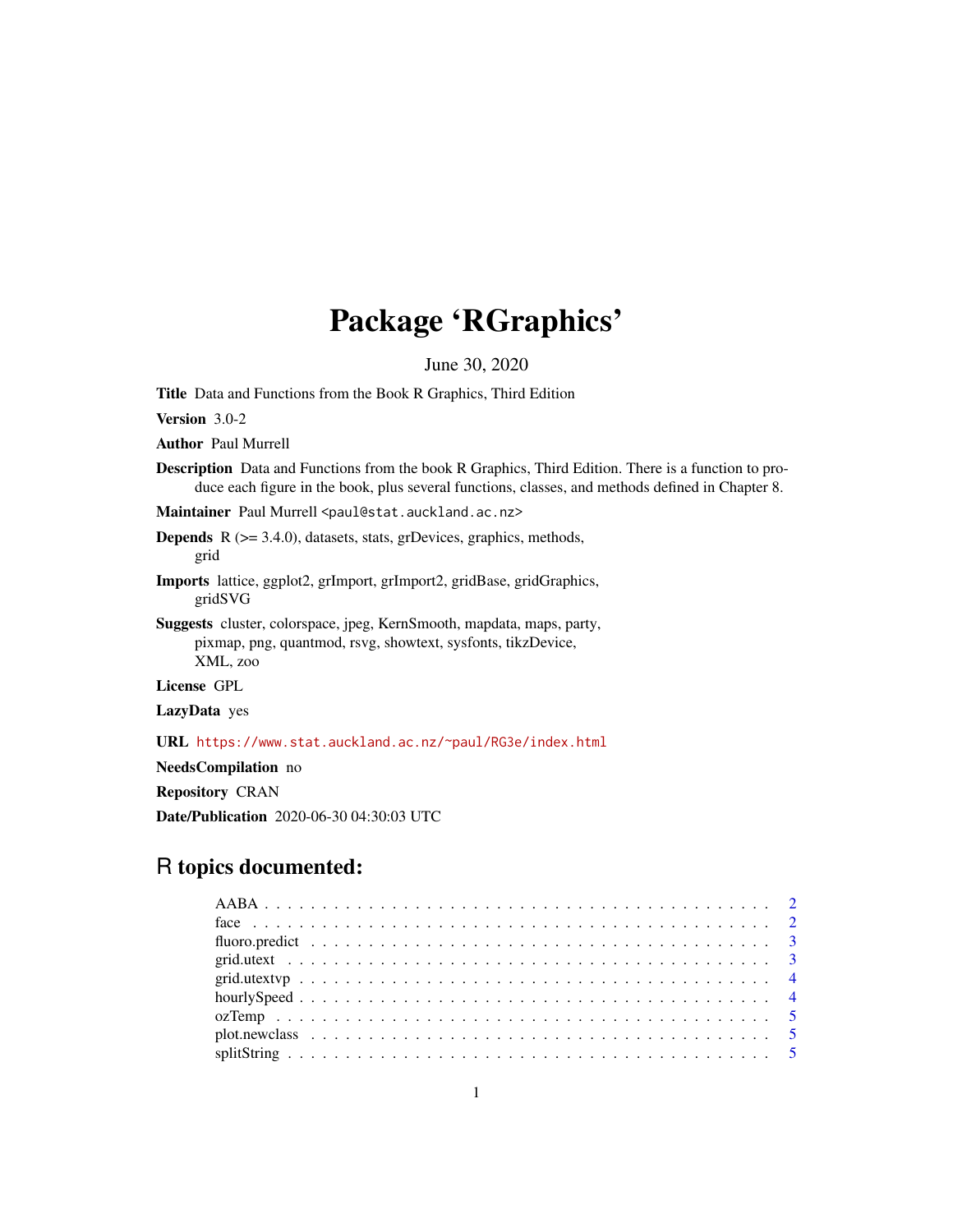<span id="page-1-0"></span>

| Index |  |
|-------|--|
|       |  |
|       |  |
|       |  |
|       |  |
|       |  |
|       |  |

AABA *Finance Data for Altaba*

#### Description

Daily finance data for Altaba from 2007-01-03 to 2019-10-11. Obtained from Yahoo! Finance with the quantmod package.

#### Usage

AABA

#### Format

A time series.

face *Draw a face*

#### Description

Draws a face, consisting of a rectangle for the border, circles for eyes, and a line for the mouth.

#### Usage

```
faceA(x, y, width, height)
faceB(x, y, width, height)
faceC(x, y, width, height)
faceD(x, y, width, height)
```
#### Arguments

x, y, width, height

Numeric values or unit objects specifying the location and size of the face.

#### Details

The functions faceA and faceB are graphics functions to be used for their side effect of producing graphical output. The functions faceC and faceD return a grob representing a face (and produce no output).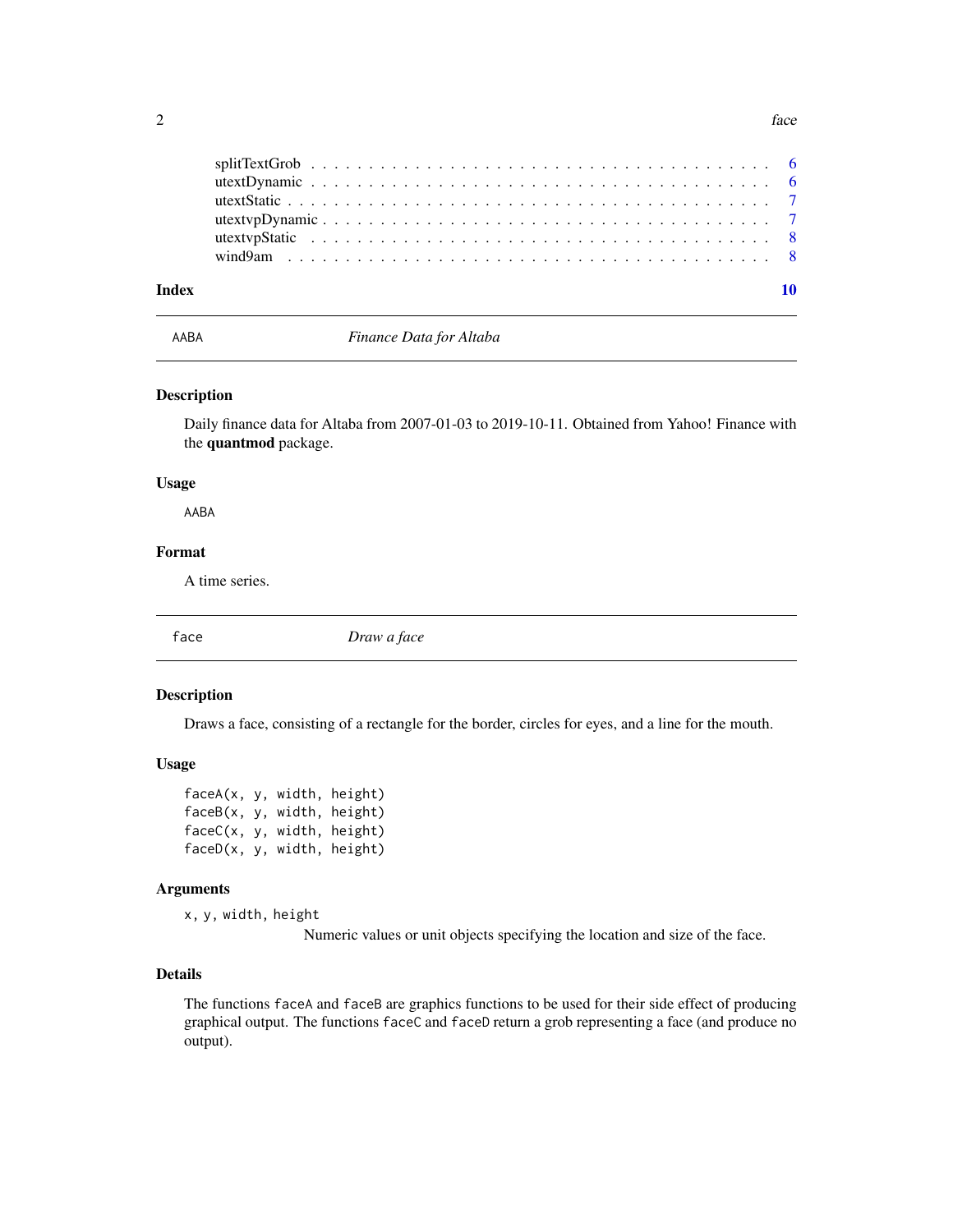<span id="page-2-0"></span>

These data give a prediction surface for fluorescence at the thermocline over a region off the coast of South Australia.

#### Usage

fluoro.predict

# Format

A list with elements: x containing longitude at 50 locations; y containing latitude at 50 locations; and z containing a 50 by 50 matrix of surface predictions.

#### References

S. McClatchie and T.M. Ward. (in press), Alongshore variation in upwelling intensity in the eastern Great Australian Bight, Journal of Geophysical Research.

| grid.utext | Draw Underlined Text |  |
|------------|----------------------|--|
|            |                      |  |

#### Description

Draws a single piece of text with a line beneath.

#### Usage

```
grid.utext(label, x=.5, y=.5, ..., name='utext")textCorners(x)
```
#### Arguments

| label                   | A character value.                      |
|-------------------------|-----------------------------------------|
| x,y                     | Numeric or unit value.                  |
| $\cdot$ $\cdot$ $\cdot$ | Further arguments passed to grid. text. |
| name                    | Character value.                        |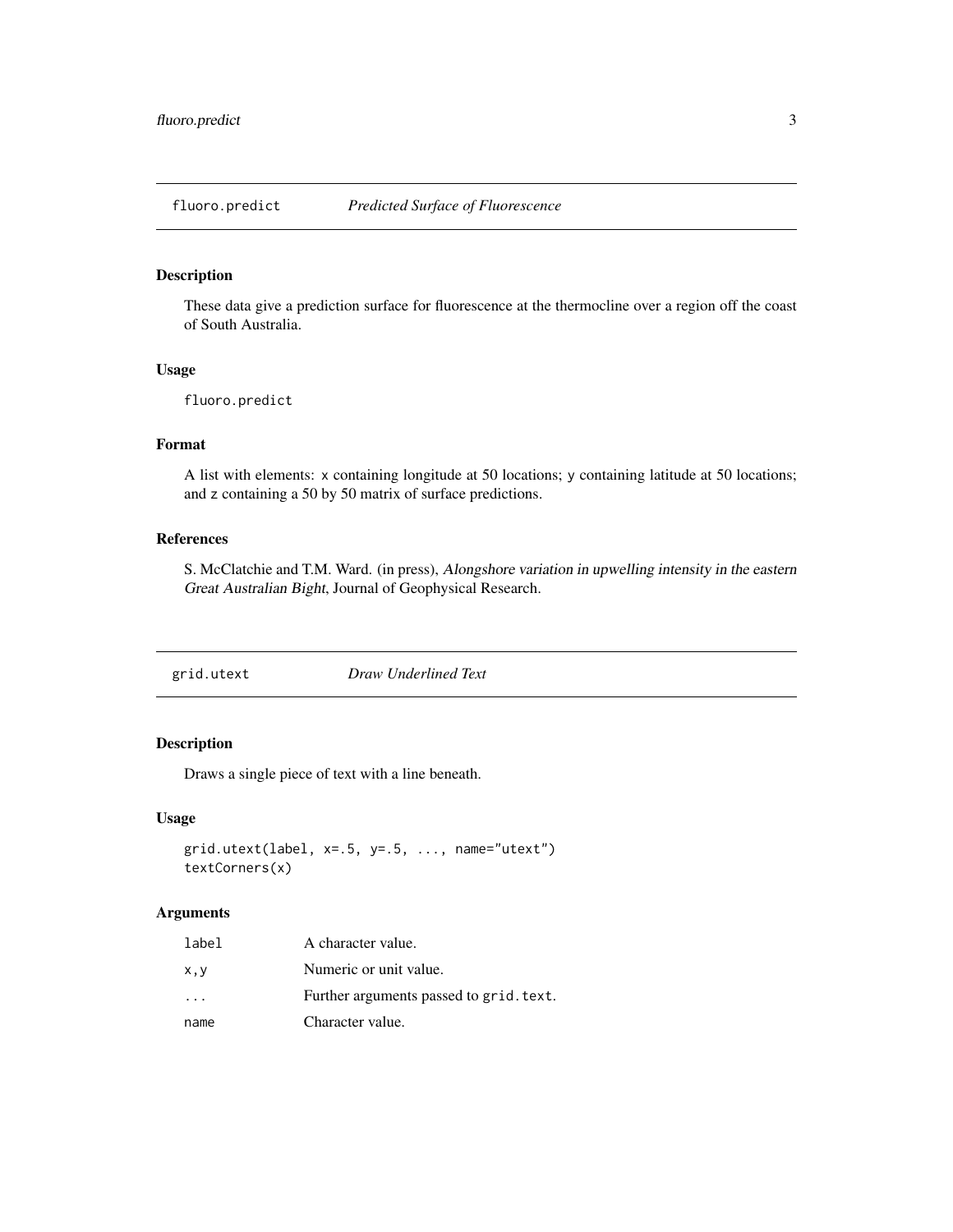<span id="page-3-0"></span>

Draws a single piece of text with a line beneath.

#### Usage

 $grid.utextvp(label, x=.5, y=.5, ..., name='utext")$ utextvp(label, x, y, ..., name="utextvp")

#### Arguments

| label    | A character value.                      |
|----------|-----------------------------------------|
| x,y      | Numeric or unit value.                  |
| $\cdots$ | Further arguments passed to grid. text. |
| name     | Character value.                        |
|          |                                         |

hourlySpeed *Auckland Wind Data*

#### Description

These data give measurements of hourly average wind speed based on data from 11 weather stations located around Auckland, New Zealand. There are hourly readings every day for one month (September 2010).

#### Usage

hourlySpeed

#### Format

A data frame with columns:

Speed The wind speed.

day Day of the year, from 237 to 271.

hour Hour of the day, from 0 to 23.

#### References

The data were obtained from the New Zealand National Climate Database ([http://cliflo.niwa.](http://cliflo.niwa.co.nz/) [co.nz/](http://cliflo.niwa.co.nz/)).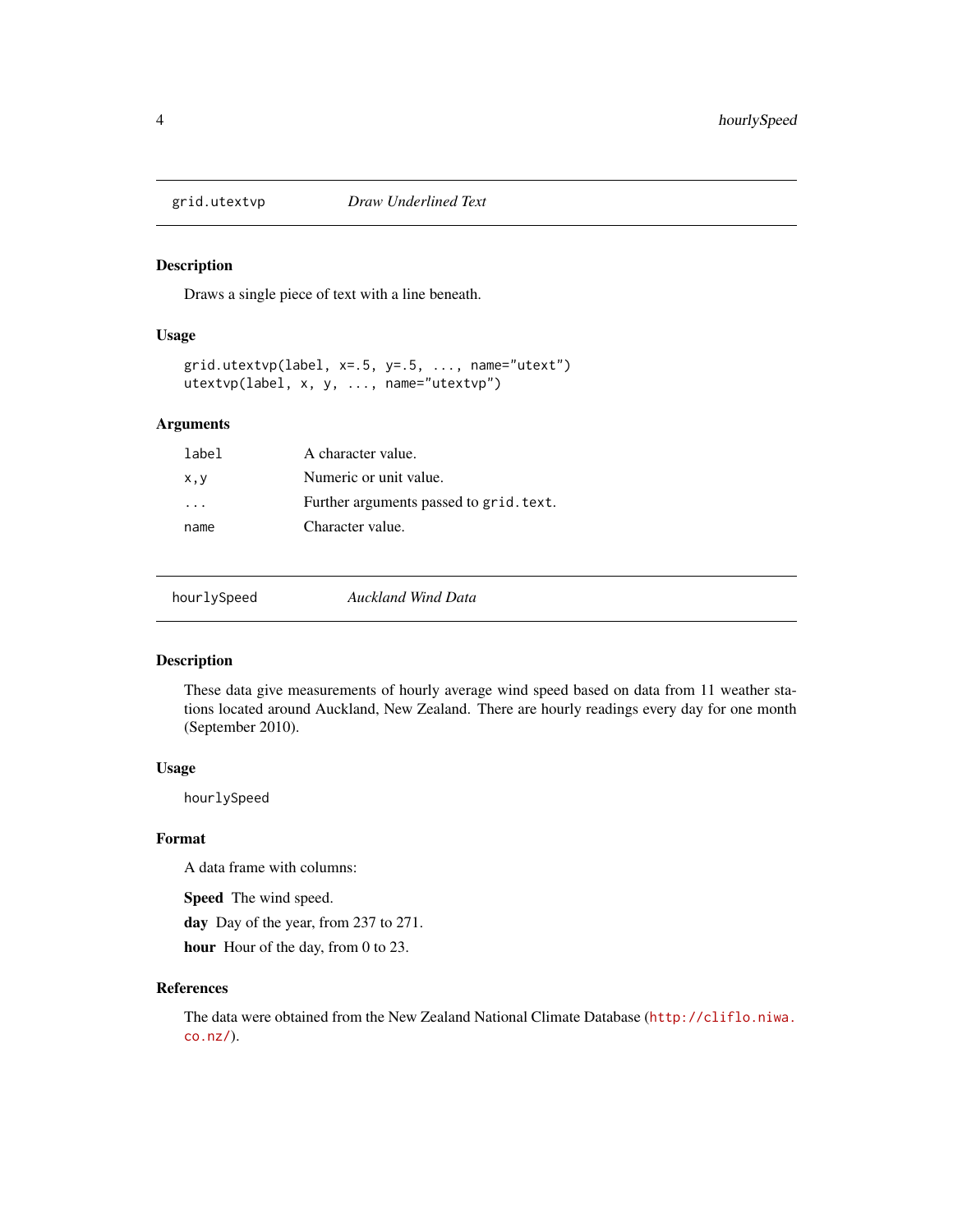<span id="page-4-0"></span>

These data give average minimum and maximum monthly temperatures for several major cities in Australia. The longitude and latitude for each city is also given.

#### Usage

data(ozTemp)

#### Format

A data frame with elements: city names of cities; min and max average minimum and maximum monthly temperatures; long and lat longitudes and latitudes of cities.

#### Source

Was originally http://www.auinfo.com/sydney-climate.html but that URL is no longer alive.

| A Traditional Graphics Function Template<br>plot.newclass |
|-----------------------------------------------------------|
|-----------------------------------------------------------|

#### Description

A template that provides a starting point for writing a new traditional graphics function.

#### Details

Type plot.newclass to see the body of this template.

splitString *Split text into multiple lines*

#### Description

Splits a single string into multiple lines (by inserting line breaks) so that the output will fit within the current viewport.

#### Usage

splitString(text)

#### Arguments

text The string to split.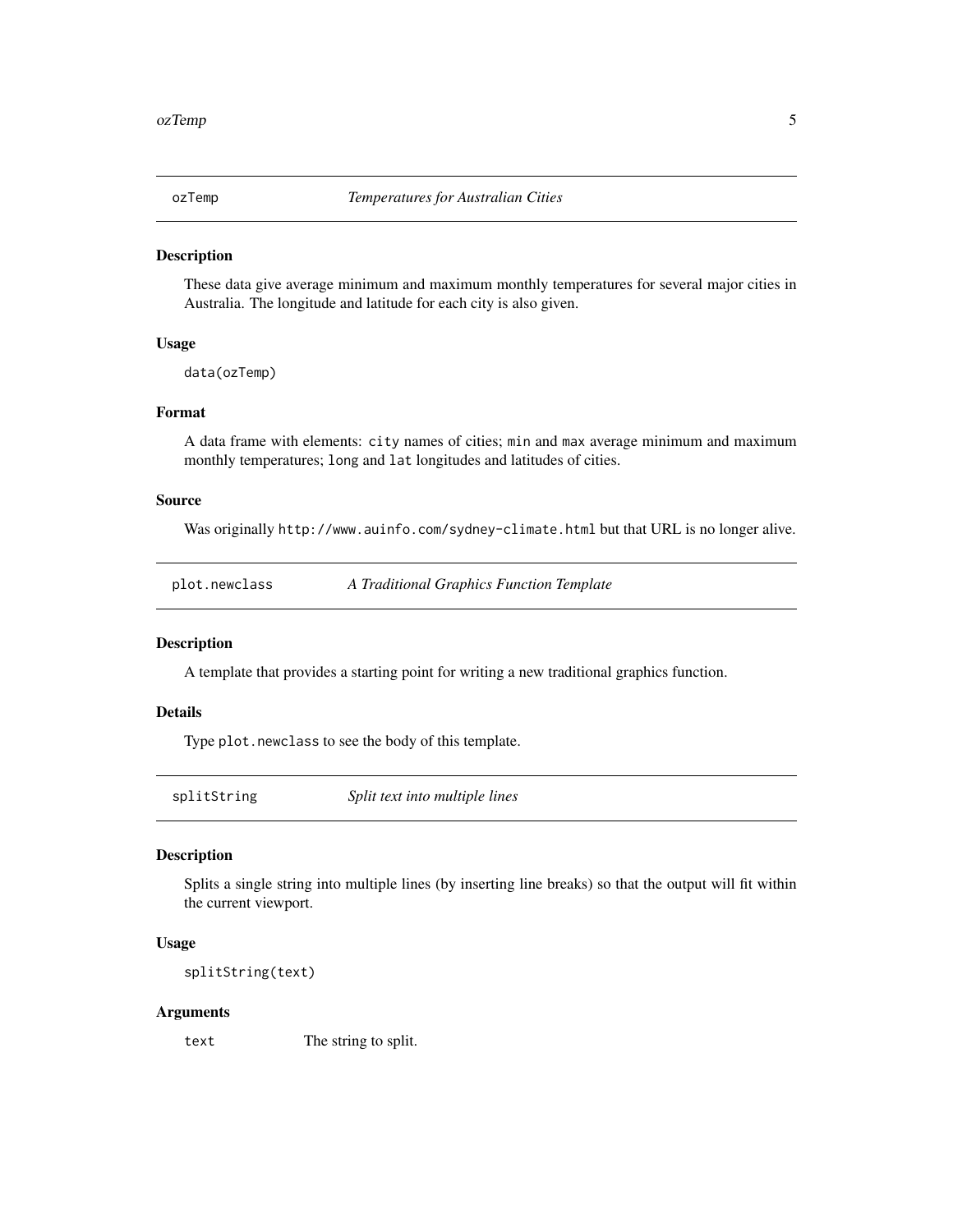<span id="page-5-0"></span>

Splits a single string into multiple lines (by inserting line breaks) so that the output will fit within the current viewport.

#### Usage

```
splitTextGrob(text, ...)
```
# Arguments

| text     | The string to split.                     |
|----------|------------------------------------------|
| $\cdots$ | Arguments passed to the grob() function. |

| utextDynamic | Draw Underlined Text |  |
|--------------|----------------------|--|
|              |                      |  |

# Description

Creates a grob representing underlined text.

#### Usage

```
utextDynamic(label, x=.5, y=.5, default.units="npc",
             just="centre", name="utext")
```
# Arguments

| label | A character value.                                                          |
|-------|-----------------------------------------------------------------------------|
| x, y  | Numeric or unit value.                                                      |
|       | default.units Units to use if location is not a unit.                       |
| just  | Character vector indicating justification of text relative to its location. |
| name  | Character value.                                                            |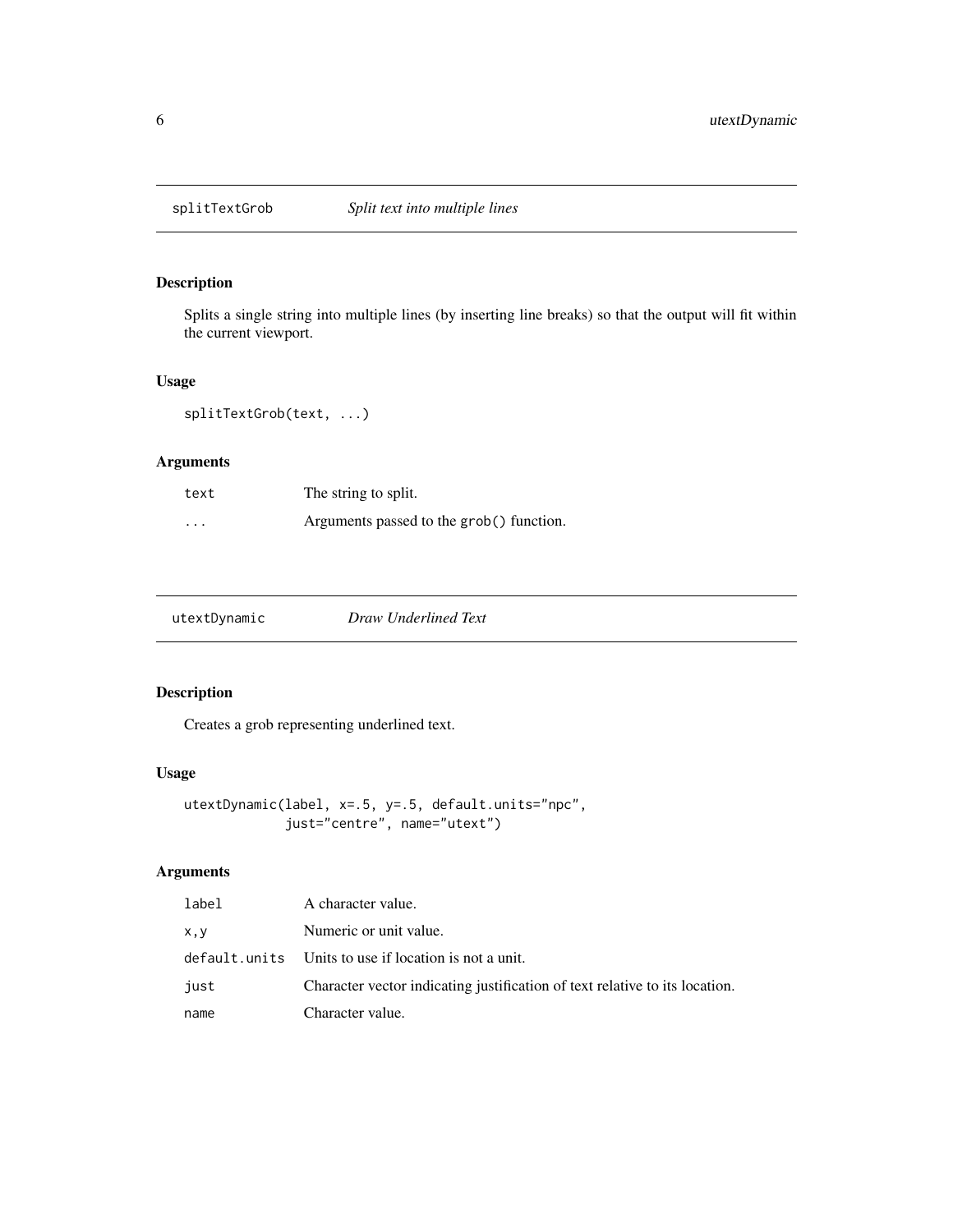<span id="page-6-0"></span>

Creates a grob representing underlined text.

#### Usage

```
utextStatic(label, x=.5, y=.5, default.units="npc",
            just="centre", name="utext")
utextChildren(label, x, y, just, name)
```
# Arguments

| label | A character value.                                                          |
|-------|-----------------------------------------------------------------------------|
| x,y   | Numeric or unit value.                                                      |
|       | default.units Units to use if location is not a unit.                       |
| just  | Character vector indicating justification of text relative to its location. |
| name  | Character value.                                                            |

utextvpDynamic *Draw Underlined Text*

#### Description

Creates a grob representing underlined text.

#### Usage

```
utextvpDynamic(label, x=.5, y=.5, default.units="npc",
          just="centre", angle=0, name="utext")
```
#### Arguments

| label         | A character value.                                                          |
|---------------|-----------------------------------------------------------------------------|
| x, y          | Numeric or unit value.                                                      |
| default.units | Units to use if location is not a unit.                                     |
| just          | Character vector indicating justification of text relative to its location. |
| angle         | Numeric angle of text (in degrees).                                         |
| name          | Character value.                                                            |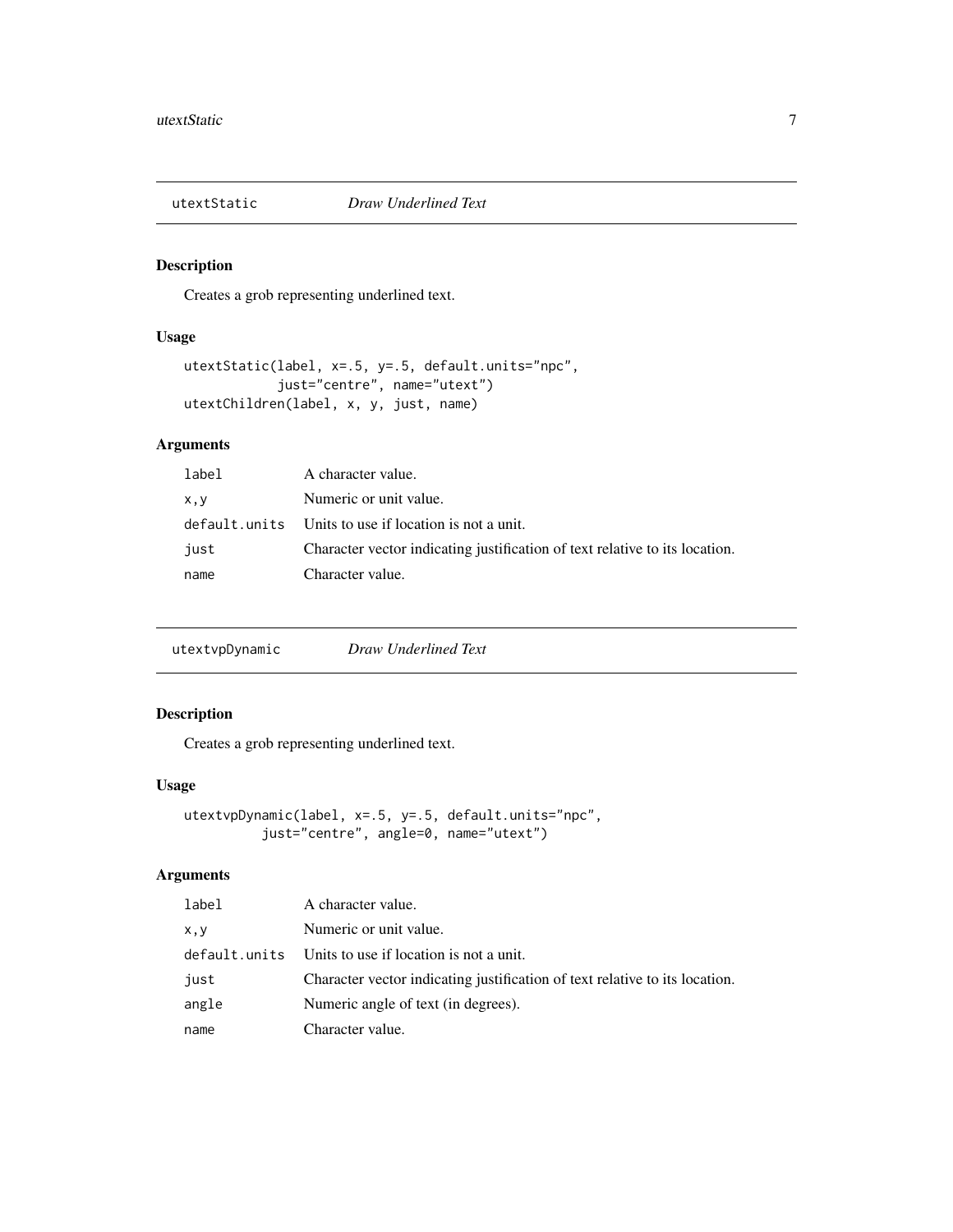<span id="page-7-0"></span>

Creates a grob representing underlined text.

#### Usage

```
utextvpStatic(label, x=.5, y=.5, default.units="npc",
              angle=0, just="centre", name="utext")
utextvpChildren(label, name)
```
# Arguments

| label         | A character value.                                                          |
|---------------|-----------------------------------------------------------------------------|
| x, y          | Numeric or unit value.                                                      |
| default.units | Units to use if location is not a unit.                                     |
| angle         | Numeric angle of text (in degrees).                                         |
| just          | Character vector indicating justification of text relative to its location. |
| name          | Character value.                                                            |
|               |                                                                             |

#### Description

These data give measurements of wind speed and direction at several weather stations located around Auckland New Zealand. The measurements are daily recordings taken at 9:00am each day spanning a period of approximately two years (September 2008 to September 2010).

#### Usage

wind9am

### Format

A data frame with columns:

Station A unique identifier for each weather station.

Date A Date-Time for each observation (essentially just the day).

Speed The wind speed.

Dir The wind direction (in degrees).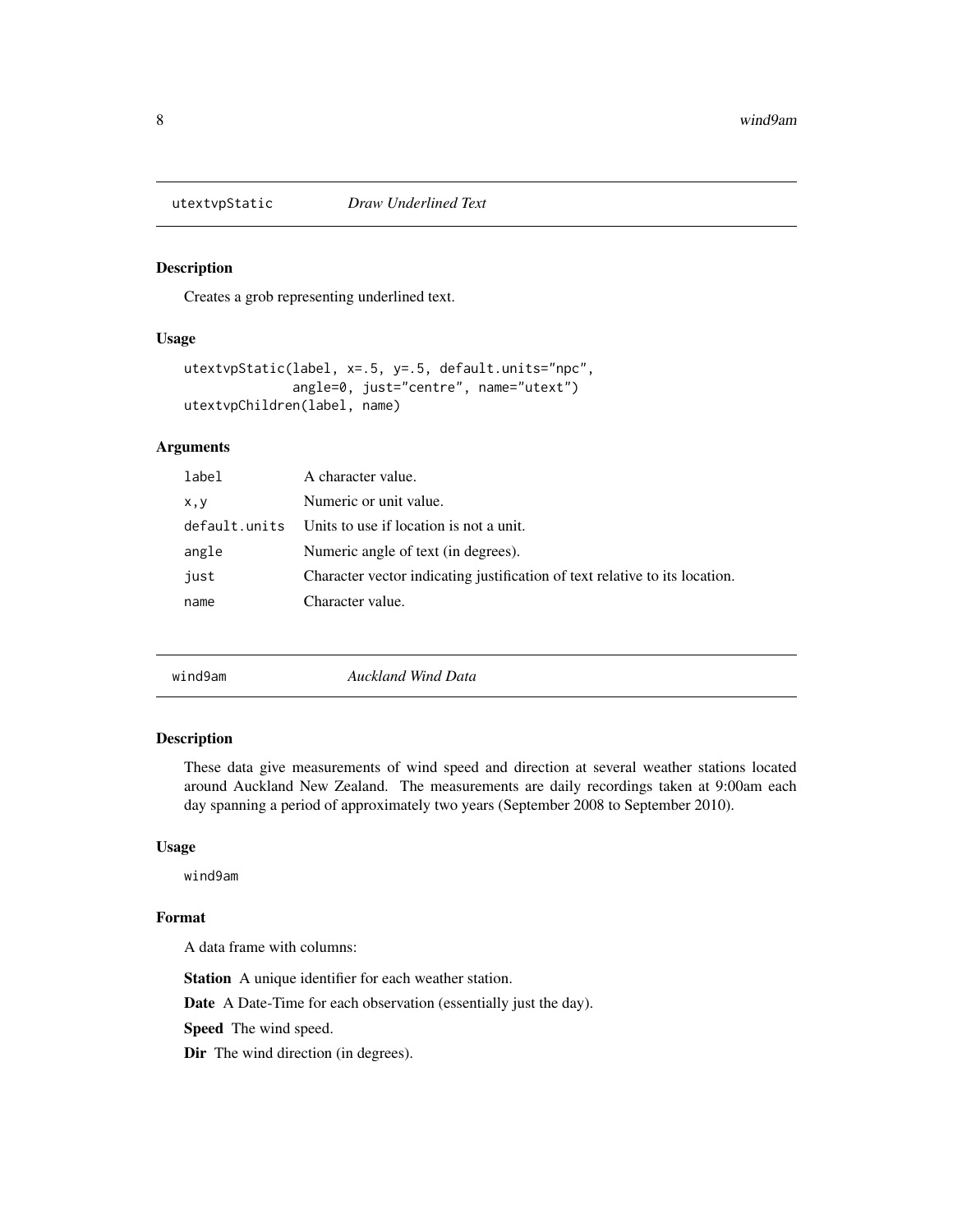#### wind9am 9 and 2008 and 2008 and 2008 and 2008 and 2008 and 2008 and 2008 and 2008 and 2008 and 2008 and 2008 and 2008 and 2008 and 2008 and 2008 and 2008 and 2008 and 2008 and 2008 and 2008 and 2008 and 2008 and 2008 and 2

# References

The data were obtained from the New Zealand National Climate Database ([http://cliflo.niwa.](http://cliflo.niwa.co.nz/) [co.nz/](http://cliflo.niwa.co.nz/)).